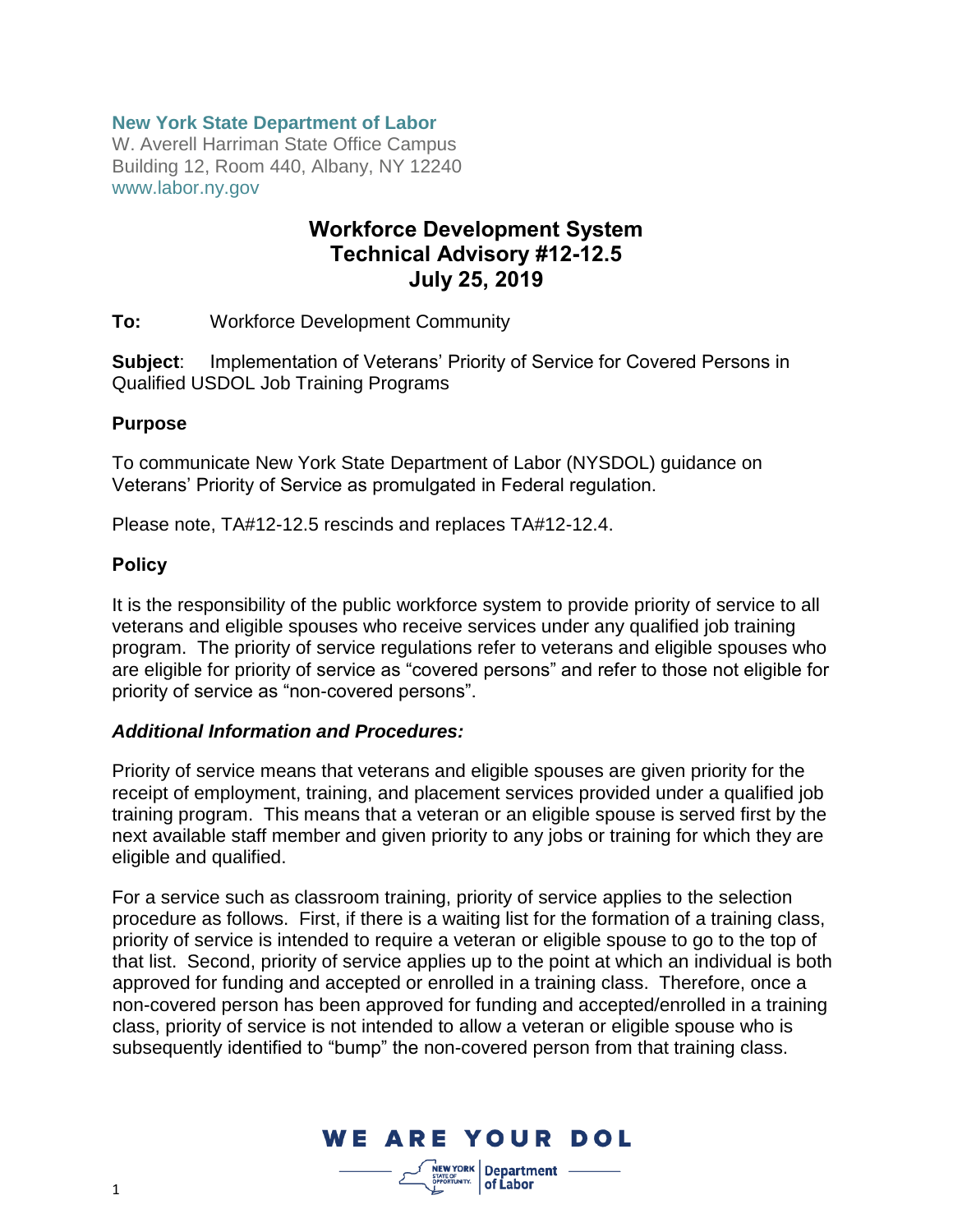# **Eligibility**

- **Veteran/Covered Person:** A person who served *active duty and* was separated with any discharge type except *dishonorable*. This definition includes *Federal activation of a reserve component*, other than *active duty for training*.
	- **a) Active duty:** Full-time duty in the United States *armed forces*, other than *active duty for training*.
	- **b) Armed Forces:** U.S. Army, Navy, Marine Corps, Air Force, and Coast Guard, including their *reserve component*.
	- **c) Active Duty for Training:** Full-time duty in the *armed forces performed by a reserve component* (i.e. basic training, military job training, drill weekends, annual two-week drill, etc.)
	- **d) Reserve Component:** Generally perform a minimum of 39 days of *active duty for training* annually and are also referred to as the Guard or Reserves:
		- The Army Reserve;
		- The Navy Reserve;
		- The Marine Corps Reserve;
		- The Air Force Reserve;
		- The Coast Guard Reserve;
		- The Army National Guard of the United States;
		- The Air National Guard of the United States.

Please note that the veteran definition that requires an individual to have served on **active duty** for a period of more than 180 days still applies to Wagner-Peyser reporting and to eligibility for Disabled Veteran's Outreach Program specialist services but does not apply to priority of service in DOL funded employment and training programs. It is the responsibility of the program operator to ensure that policies and procedures and staff training reflect the correct eligibility definition.

- **Eligible Spouse**: The spouse of *any* of the following:
	- a) any veteran who died of a service-connected disability; *or*

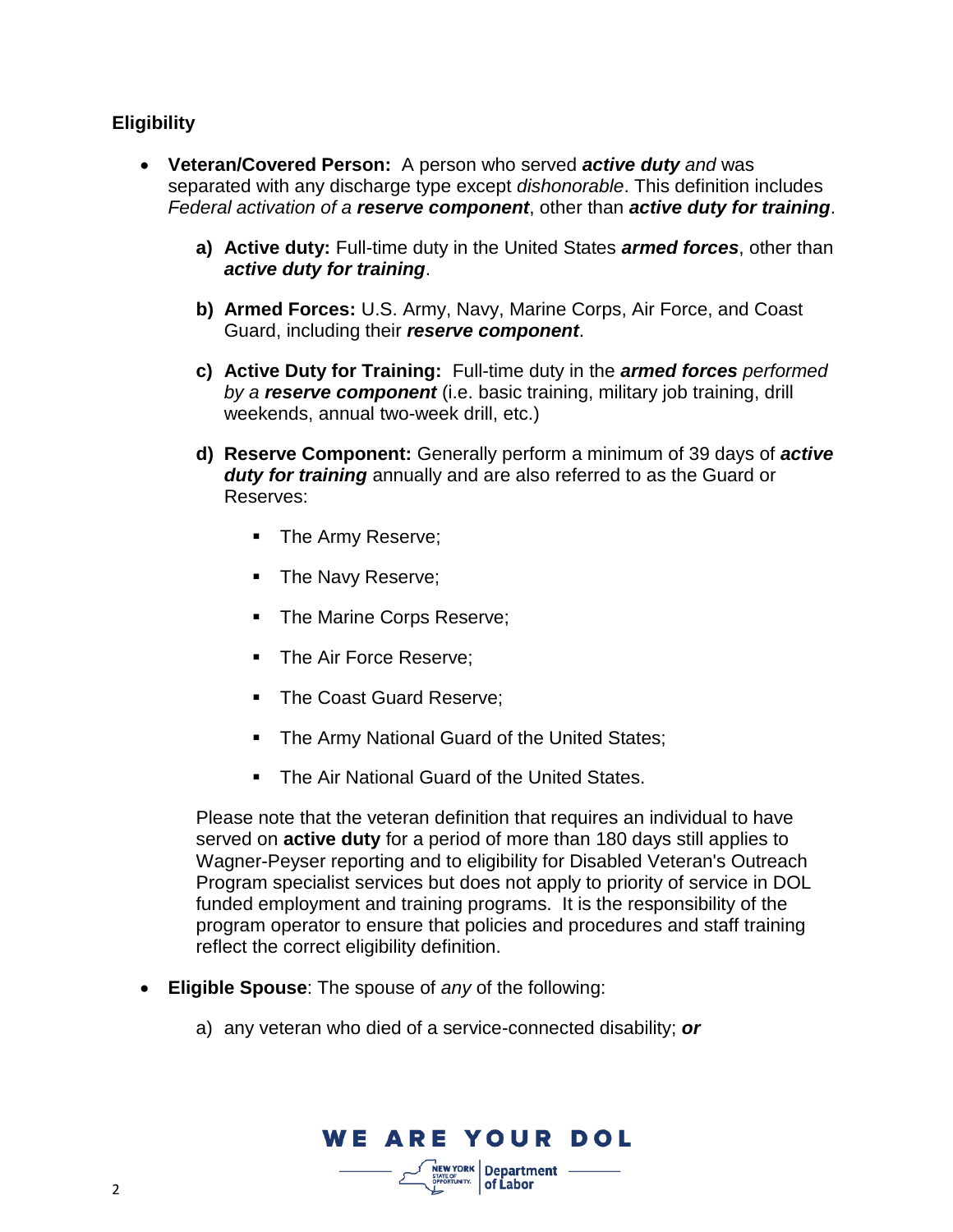- b) any member of the **armed forces** serving on **active duty** who, at the time of application for priority of service, is listed in one or more of the following categories and has been so listed for a total of more than 90 days:
	- missing in action; **or**
	- captured in the line of duty by a hostile force; **or**
	- forcibly detained or interned in the line of duty by a foreign government or power
- c) any veteran who has a total disability, permanent in nature, resulting from a service-connected disability *or* who died while such a disability was in existence.

Note: A spouse whose eligibility is derived from a living veteran or service member would lose their eligibility if the veteran or service member was to lose the status that is the basis for the eligibility (e.g. if a veteran with a total service-connected disability were to receive a revised disability rating at a lower level). Similarly, a spouse whose eligibility is derived from a living veteran or service member would lose that eligibility upon divorce from the veteran or service member. However, the spouse of a veteran who died of a service-connected disability or while a disability was in existence would not lose covered status through subsequent remarriage.

## **Service Delivery**

It is the responsibility of the Career Center manager to establish customized processes for providing veteran's priority of service. At intake, this can be accomplished by establishing a way to greet veterans and eligible spouses similar to the way airports provide priority service to some of their passengers. Staff should also be trained to ask about veteran status at intake. Whatever policies are established, they should be consistent in providing priority of service for the use of self‐service resources and staff assisted services.

It is important to distinguish between identifying a veteran for priority of service and verifying a veteran's status. At the point of entry, it is neither necessary nor appropriate to require verification of the status of a veteran or eligible spouse. If an individual self‐ identifies as a veteran or eligible spouse at the Career Center, that individual should be provided immediate priority in the delivery of employment and training services for which they are eligible and qualified. When a veteran or eligible spouse undergoes eligibility determination for enrollment (e.g. in WIOA Adult programs), it is appropriate to initiate verification of veteran status. If a veteran or an eligible spouse, at the point of eligibility determination and enrollment, does not have documentation verifying his/her eligibility for priority of service, he/she is to be afforded access on a priority basis to all services provided by program staff (including individualized career services) while awaiting verification.

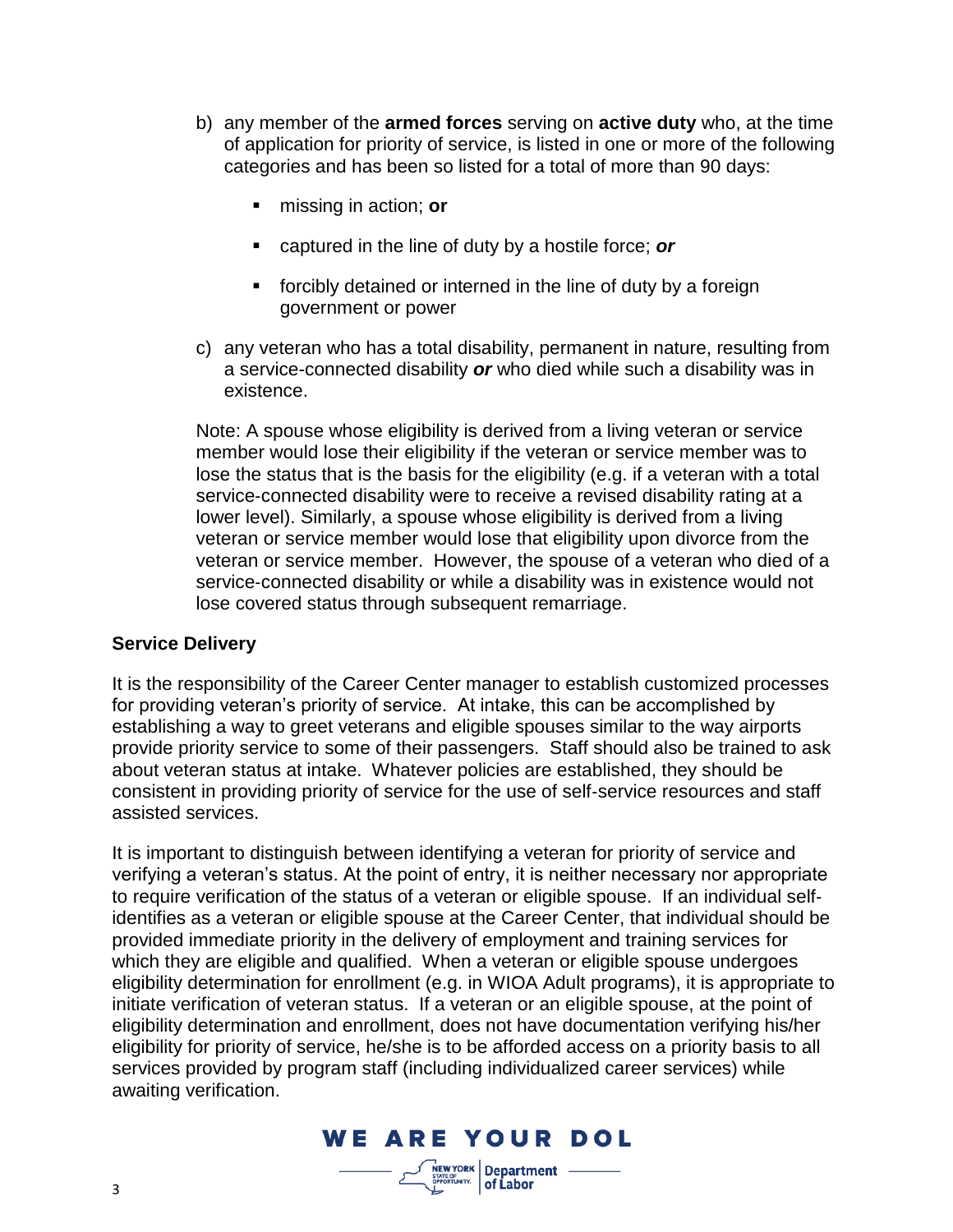The only services that require prior verification of eligibility for priority of service are those that require a commitment of outside resources, such as classroom training.

# **Signage**

For priority of service to be implemented successfully, NYSDOL recognizes that proper signage plays a pivotal role. As such, NYSDOL has designed, published, and distributed appropriate signage to all local Centers and affiliate service sites throughout the state.

Signage must be placed prominently at or near the entrance, as this may encourage customers to register first so that veteran status can be determined and documented as soon as possible. The placement of additional signage is required; however, the location of this additional signage is at the discretion of the Center. It is strongly advised that the additional signage be placed in strategic locations and high traffic areas throughout the center, such as resource rooms and common waiting areas.

If a Center needs to order more signage, it should be requested through [Ask.vets@labor.ny.gov.](mailto:Ask.vets@labor.ny.gov)

## **Website**

All local workforce areas will need to ensure that their web-sites include language advising visitors of the veterans' priority of service policy. Language alerting users to veterans' priority of service will also need to be included in any self-registration process.

# **Contracts, Requests for Proposal (RFPs), and Sub-agreements**

All local workforce investment areas must include the priority of service provision in their contract template, RFP, and sub-agreement language.

# **Background**

On January 19, 2009 Federal regulation went into effect via Final Rule (Part VIII, 20 CFR Part 1010) requiring the United States Department of Labor (USDOL) to implement priority of service for all veterans and eligible spouses of veterans as part of the publicly-funded workforce investment system.

## **References**

- Jobs for Veterans Act, Public Law 107-288 (Nov. 7, 2002).
- 38 United States Code, Section 101, Chapter 42, Section 4211 and Section 4215.
- 10 United States Code, Section 101